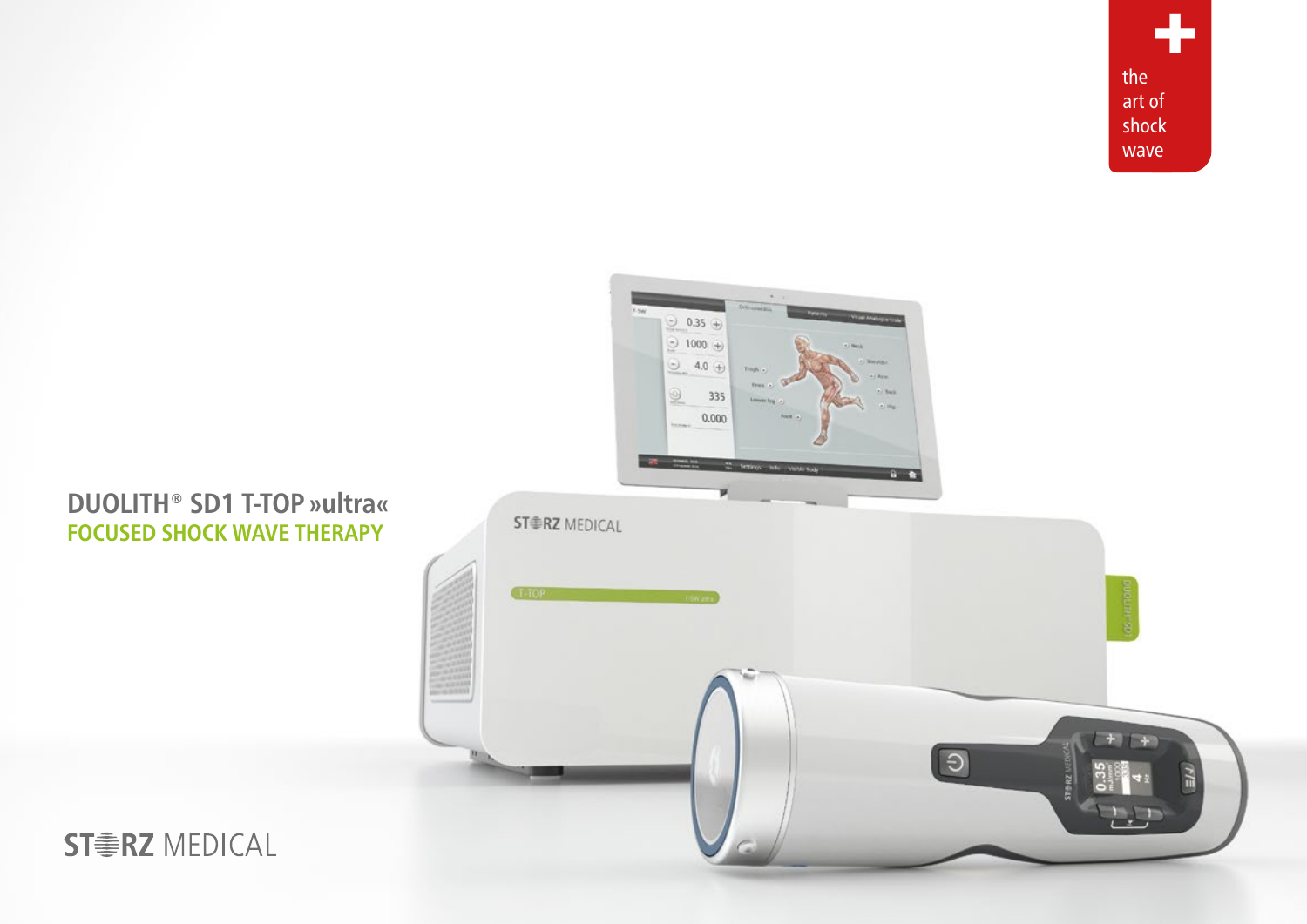Setting important parameters directly on the handpiece

Ergonomic and elastic anti-slip grip

おお宿番よりふけんり

Easy change of coil

Focused shock wave generator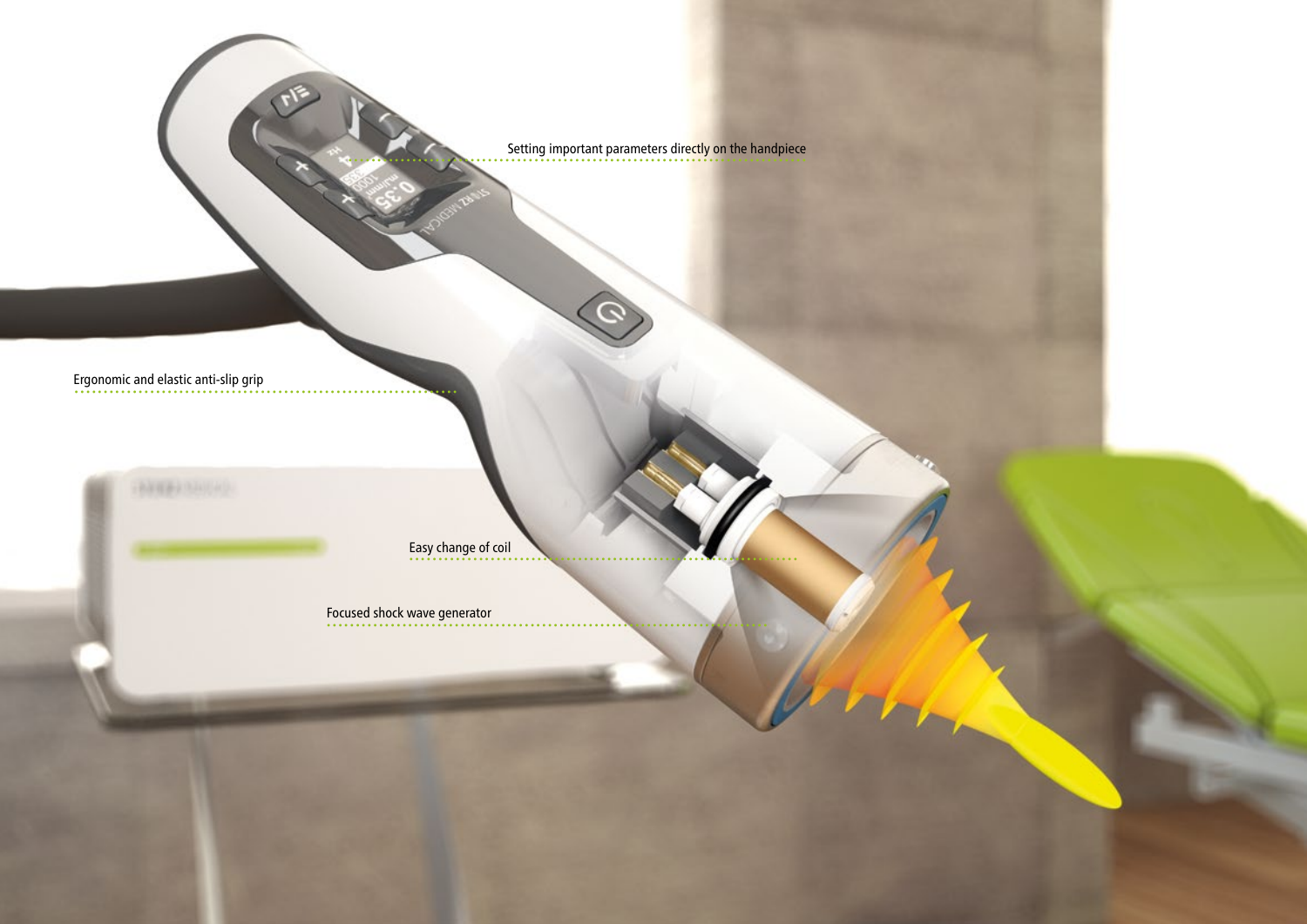## **DUOLITH® SD1 T-TOP »ultra« – Focused shock wave therapy and the state of the Highlights**

The design of the DUOLITH® SD1 »ultra« with the SEPIA® handpiece is impressive with its high-quality workmanship and optimised ergonomics. The particular flexibility of the handpiece cable facilitates treatments to be carried out without fatigue and therefore more easily directly on the patient – an important criterion for everyday practice.

The SEPIA® handpiece makes treatments using focused shock waves simple and efficient. All essential controls have been integrated into

the handpiece. The frequency and energy level are adjustable directly on the handpiece.

Beneficial for users: The stand-offs supplied can be used to adjust the penetration depth individually to the indication. Users benefit from reduced service costs thanks to the simple coil replacement. Exclusive customer access to the »Shock Wave Portal« offers helpful information.

- $\blacksquare$  Effective and fatigue-free work directly on the patient
- $\blacksquare$  All controls integrated into the handpiece
- $\blacksquare$  Reduced service costs thanks to simple coil replacement
- $\blacksquare$  Optional: C-ACTOR® handpiece with extended energy range
- $\blacksquare$  Exclusive online access to the »Shock Wave Portal« for more knowledge (www.shockwaveportal.com)

## DUOLITH® SD1 T-TOP »ultra«

with focused handpiece SEPIA® and optional 10" touch screen



### Focused handpiece SEPIA® with and without stand-off Handpiece display – integrated controls



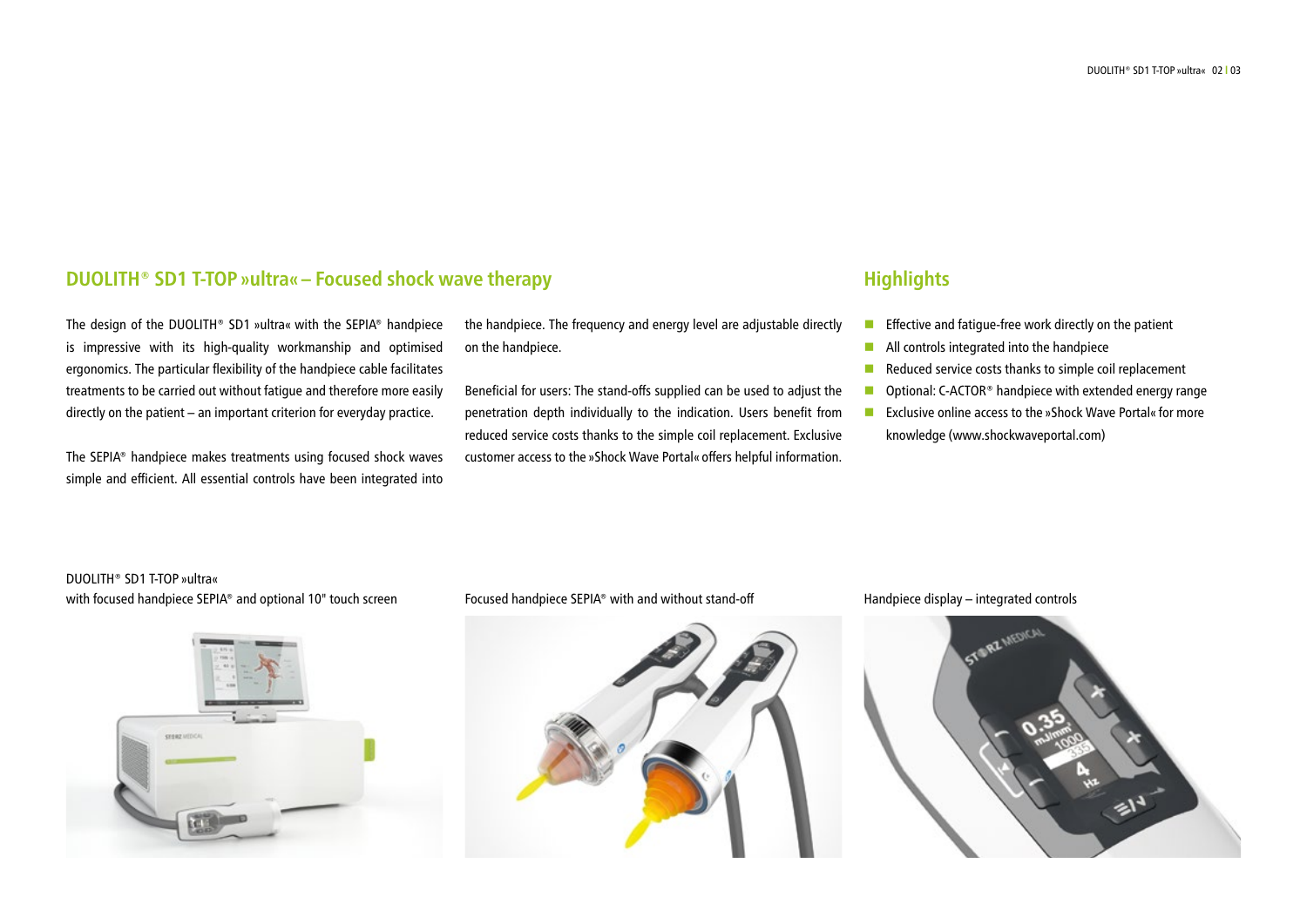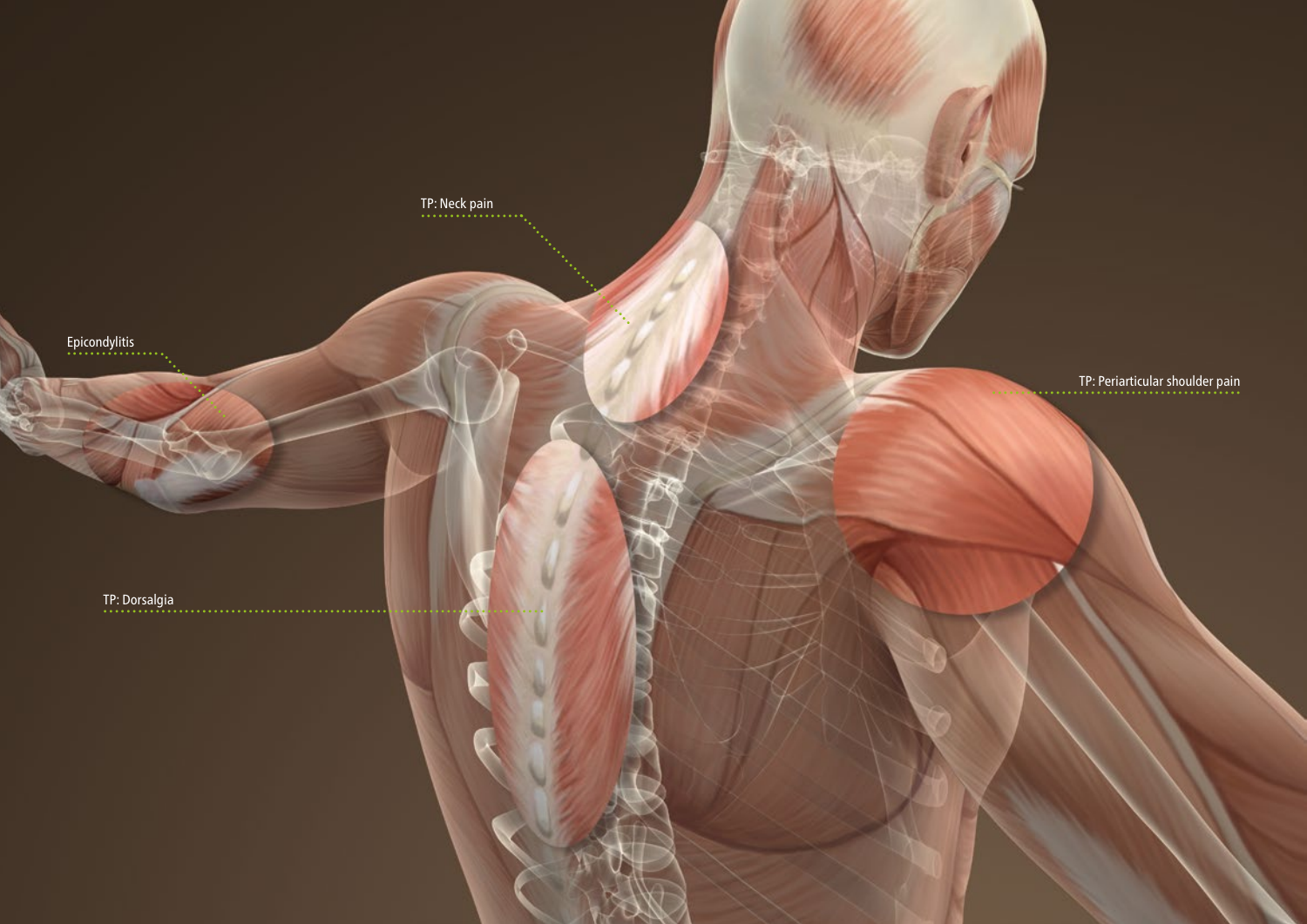## **Examples of the wide range of DUOLITH® SD1 T-TOP »ultra« indications The Community of the Wighlights**

The most important aspect for patients suffering from pain is probably for the effects of shock wave therapy to be felt as soon as possible after treatment. The DUOLITH® SD1 T-TOP »ultra« offers the best solution for these high patient expectations.

Patellar tendinitis

- Depth of focal zone:  $0 65$  mm
- **n** Penetration depth: up to 125 mm

Achillodynia **Plantar fasciitis** 



Tibial stress syndrome









Epicondylitis



### Calcific tendinitis **Trigger points: Calf muscles** Trigger points: Lumbago Calcific tendinitis



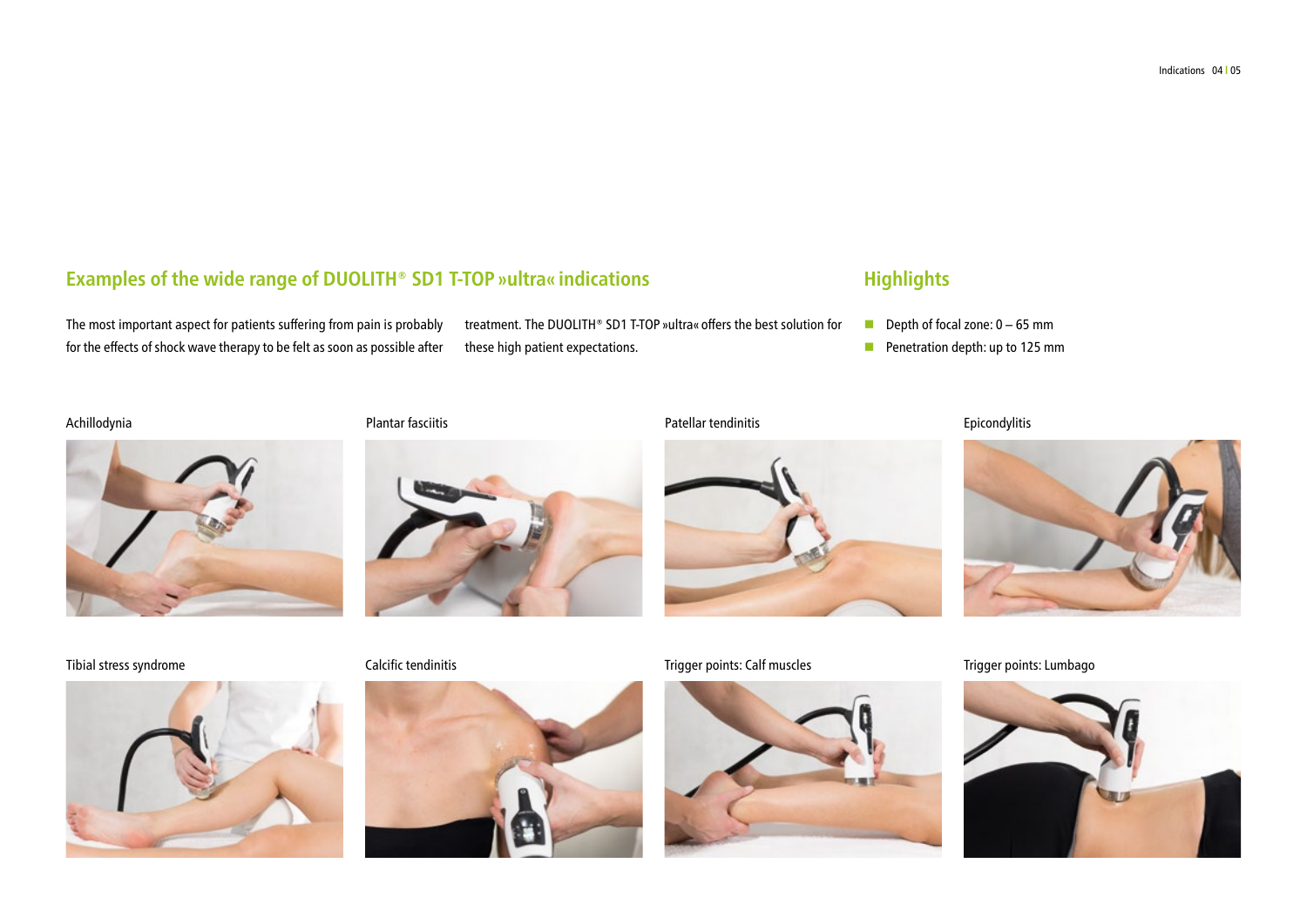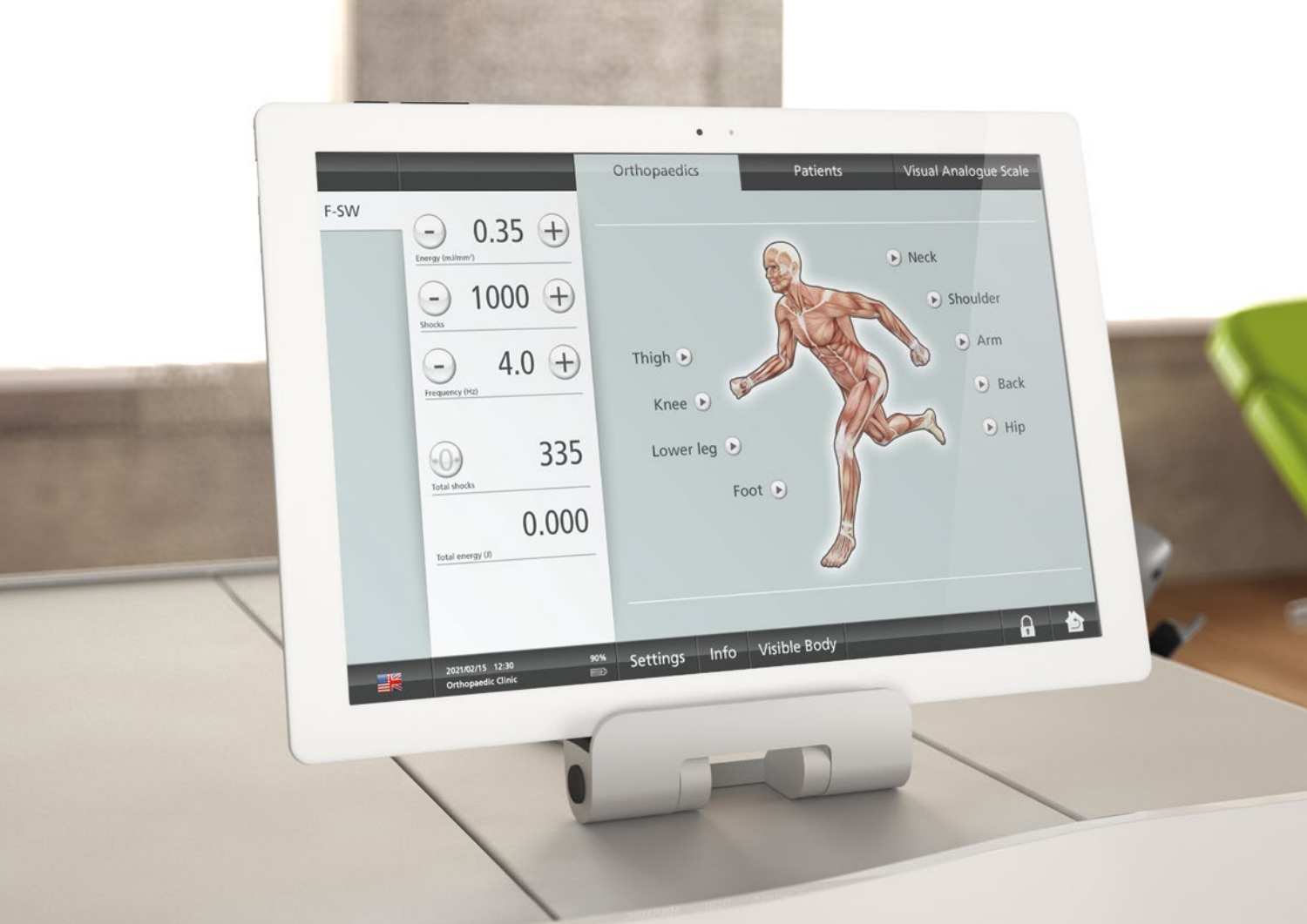## **Touch screen – The ideal extension for the DUOLITH® SD1 T-TOP »ultra«**

The optional 10" touch screen connects to the shock wave device via a USB cable and extends it with valuable features: Besides the additional device control, it offers patient management as well as treatment parameters recommended by experienced users, which are supported with videos and images. These can be called up and applied. Using the integrated Visible Body® software, not only you can you get right to the muscular structures, but also deep into the macroscopic and microscopic levels of the human body. Detailed definitions and information on anatomies offer support for users. Rotating and moving 3D models allow muscle movements, pathologies and diseases to be visualised. This makes a new type of interaction between user and patient possible.

## **Highlights**

- **n** 10" touch screen (optional)
- $\blacksquare$  Patient management with treatment history
- Video and image-based treatment parameters
- Visible Body<sup>®</sup> digital anatomy atlas: Macroscopic and microscopic 3D anatomy models

### Touch screen – Treatment parameters with application videos Touch screen – Overview of pain zones Touch screen example and Touch screen – Visible Body® digital anatomy atlas